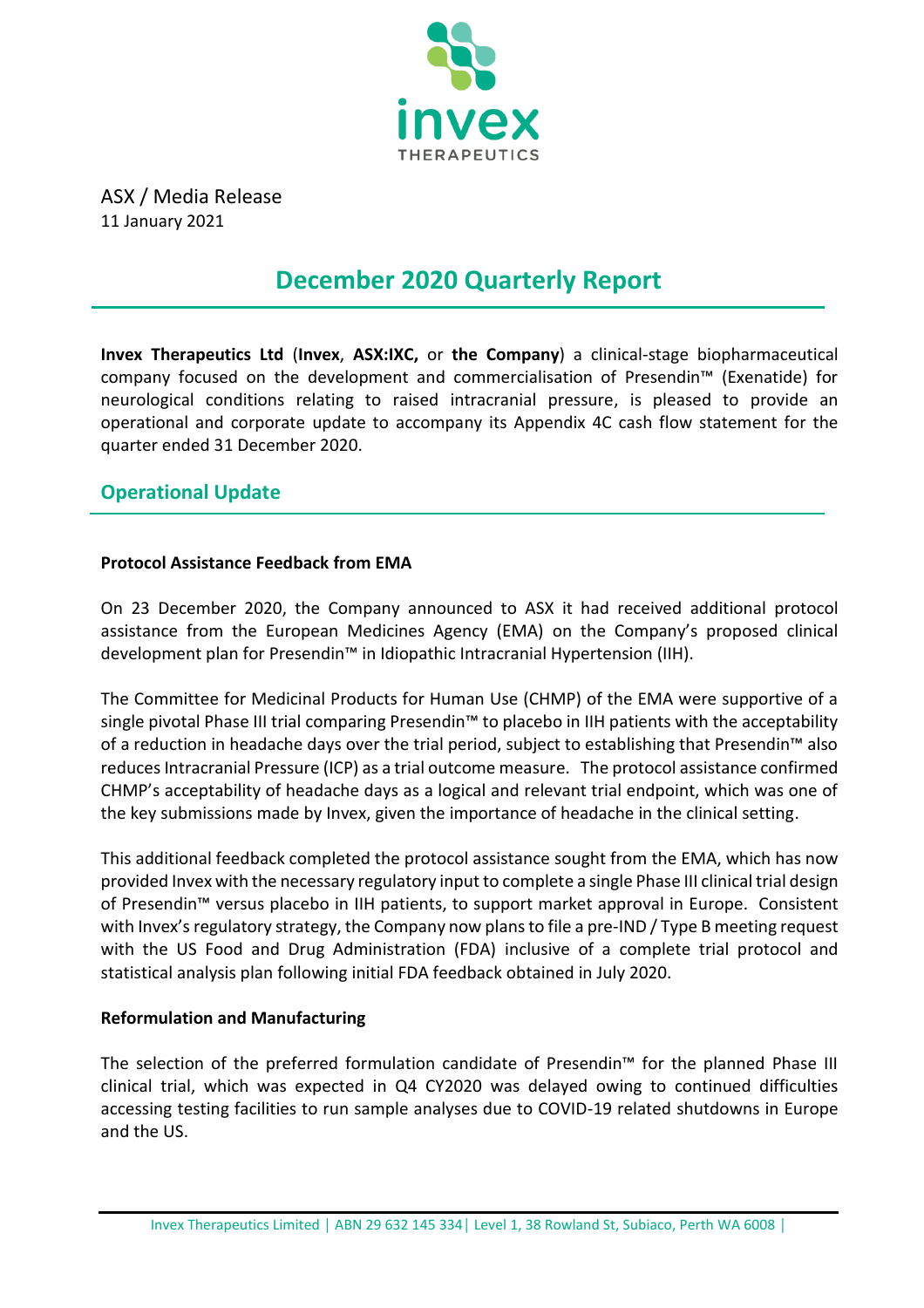The Company will update the market once the formulation selection process has been completed and the appointment of a contract manufacturer of Presendin™ for clinical trials concluded. Contract manufacturing discussions are in process and well-advanced.

### **Intellectual Property**

Invex continues to build out its core intellectual property (IP) portfolio. In November, the Company received formal correspondence from the from the United States Patent and Trademark Office (USPTO) on the issuance of a US patent for Invex covering the use of GLP1 receptor agonists, including Exenatide, in reducing elevated intracranial pressure (ICP) in a given subject. Invex announced to ASX it had received a notice of allowance for this same patent on 21 July 2020. The patent will provide protection until August 2035 and will provide additional barriers to entry over and above market exclusivity provided by the Company's US and European orphan drug designations for Exenatide in IIH. Additional patents are pending for other key territories including the European Union and Australia.

In November 2020, the Company successfully registered a trademark for Presendin™ in the European Union. This follows the successful registration of the same mark in the UK in Q2 CY2020. The Company has filed for trademark registrations for Presendin™ in additional jurisdictions which are currently pending.

### **Corporate Update**

### **Financial Summary and Analysis**

The Company closed the quarter in a strong financial position with cash and cash equivalents of \$33.6 million.

Cash outflows from operating expenditure for the quarter were \$0.36 million included:

- Research & development expenditure for the quarter of \$0.17 million related to completing the necessary lead-in clinical and non-clinical research activities to support planned regulatory submissions to commence a Phase III clinical trial in IIH.
- Administration and corporate costs of \$0.14 million related to compliance costs associated with an ASX listed company, including ASX, Director's fees, audit and legal costs.

Aggregate amounts paid to related parties of the Company and their associates included in the above costs were \$0.15 million for the quarter.

#### **Appointment of an Executive Director**

On 1 October 2020, Invex appointed Dr Thomas Duthy to the Board. Dr Duthy is currently the CEO of Nemean Group Pty Ltd, a boutique corporate advisory and investor relations (IR) firm based in Adelaide, Australia. Dr Duthy was formerly the Global Head of Investor Relations & Corporate Development at Sirtex Medical Limited (Sirtex), which was sold to CDH Investments in September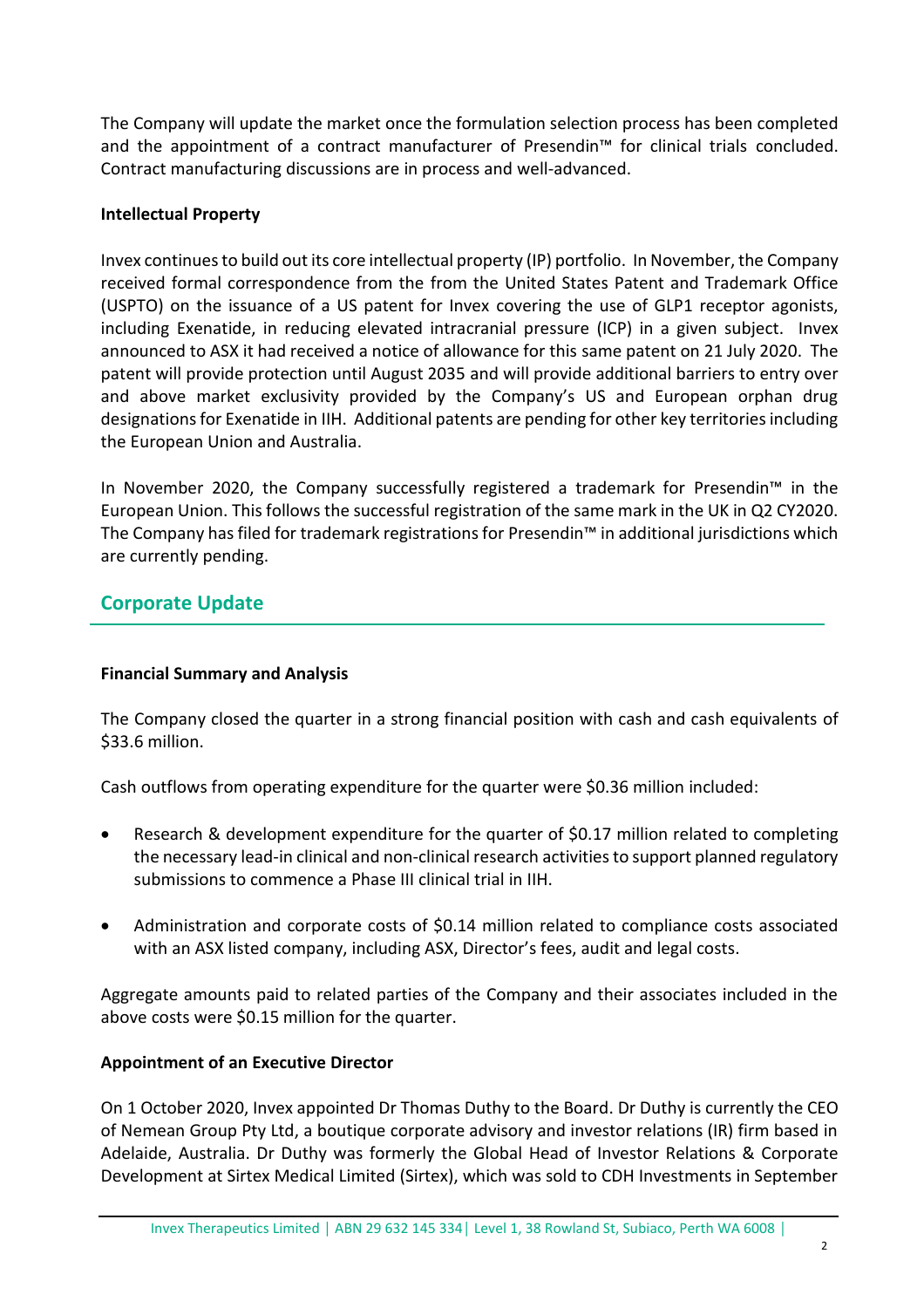2018 for \$1.9 billion He currently advises several ASX Listed companies in both IR and Corporate Development roles. At Nova Eye Medical Limited (ASX:EYE) this included the recent completion of a \$100 million sale of the ophthalmic laser business to Lumibird Group SA.

As the Company continues to develop its proprietary portfolio in pressure-related disorders of the brain, additional non-executive director appointments with suitable industry, commercial and financial expertise may be considered by the Board.

### **Annual General Meeting**

On 18 November 2020, the Company held its 2020 Annual General Meeting (AGM) of investors by way of a fully virtual meeting platform. Given the significant health concerns and restrictions issued by the respective Australian state and federal governments due to COVID-19, the Company elected to hold a virtual meeting consistent with the temporary modifications to the Corporations Act 2001 introduced by the Commonwealth Treasurer.

Invex's Chairman Dr Jason Loveridge updated investors on the progress of the Company over the previous financial year and provided additional insights into the Company's activities for the remainder of the 2020 calendar year and into the first half of 2021.

The Company received strong shareholder support for each of the resolutions put forward at the AGM, with all resolutions passed by way of a poll.

#### **Participation at Investor Conferences**

The Company continues to actively engage with investors, and during the fourth quarter presented at the NWR Small Caps Investment Conference and the Bell Potter Healthcare Conference. At both events, Invex Executive Director Dr Tom Duthy outlined the Company's strategy for clinical and commercial development of Presendin™ in IIH. In addition, Professor Alex Sinclair, Invex's Chief Scientific Officer and Executive Director provided a pre-recorded interview giving a clinician's perspective on the diagnosis, treatment and healthcare burden of IIH and the patients she managed at her clinic in the UK, which is one of the world's largest dedicated to IIH patients.

A copy of the investor presentation and webcast for both investment conferences can be located at:<https://invextherapeutics.com/presentations/>

### **- ENDS -**

*This release dated 11 January 2021 has been authorised for lodgement to ASX by the Board of Directors of Invex Therapeutics and lodged by Narelle Warren, Company Secretary.*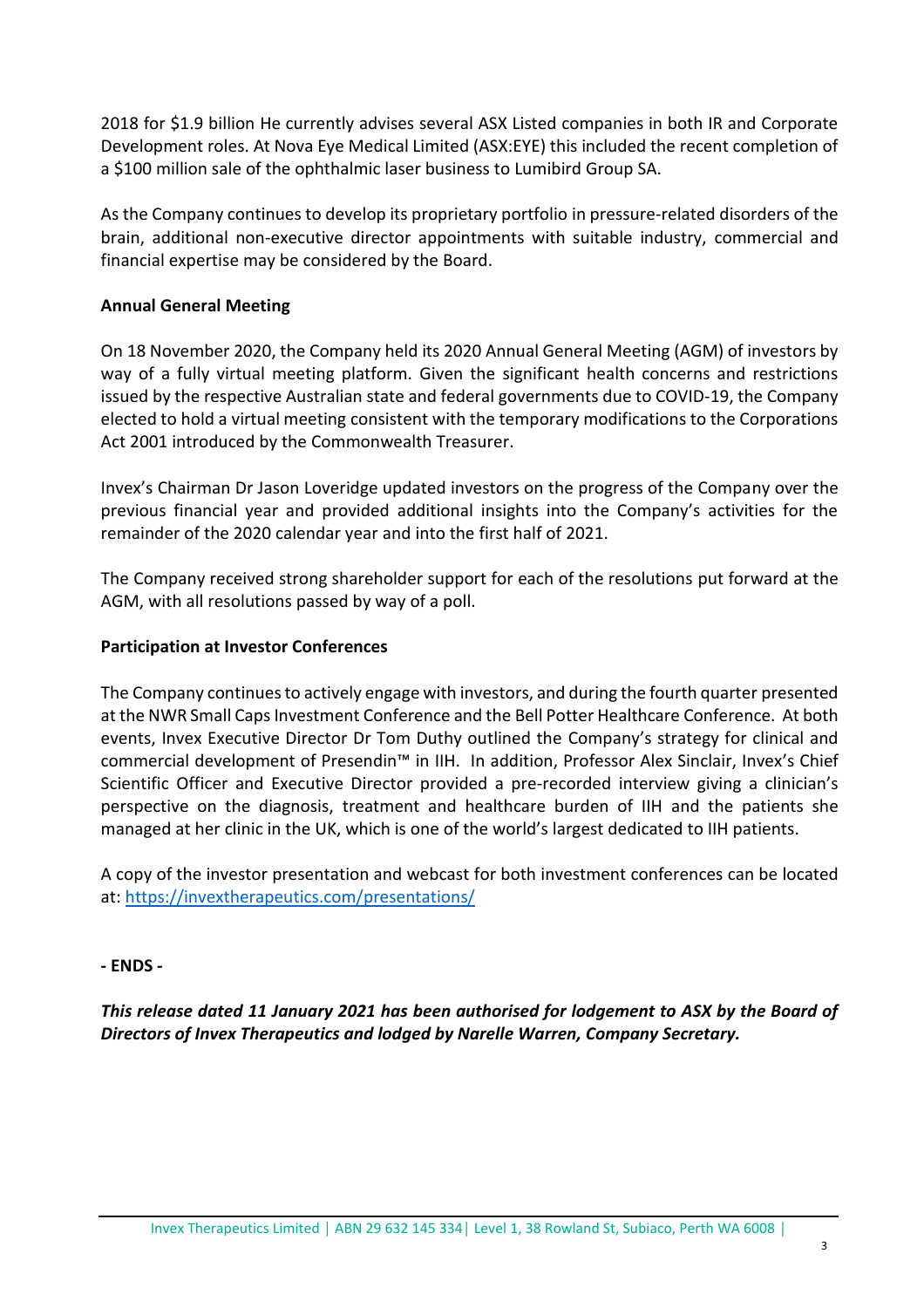### **For more information, please contact:**

**Company/Investors** Dr Thomas Duthy Executive Director [tduthy@invextherapeutics.com](mailto:tduthy@invextherapeutics.comu) +61 402 493 727

**Media** Margie Livingston Ignite Communications [margie@ignitecommunications.com.au](mailto:margie@ignitecommunications.com.au) +61 438 661 131

To subscribe to Invex email alerts, please visit [www.invextherapeutics.com](http://www.invextherapeutics.com/) and follow us on Twitter **@InvexThera\_ASX**

### About Invex Therapeutics Ltd

Invex is a biopharmaceutical company focused on the repurposing of an already approved drug, Exenatide, for efficacious treatment of neurological conditions derived from or involving raised intracranial pressure, such as Idiopathic Intracranial Hypertension (IIH), acute stroke and traumatic brain injury. Invex has trademarked its repurposed Exenatide as Presendin™. [www.invextherapeutics.com.](http://www.invextherapeutics.com/)

### About Idiopathic Intracranial Hypertension (IIH)

IIH features severely raised intracranial pressure which causes disabling daily headaches and can compress the optic nerve, causing permanent vision loss in 25% of those affected. The usual age of onset is 20-30 years, and it is most common in women who are obese. IIH is a rapidly growing orphan indication: its incidence has increased by more than 350% in the last 10 years.

### About Exenatide

Exenatide is a small peptide and a synthetic version of the GLP-1 agonist exendin-4, which received approval in the US and Europe for the treatment of type 2 diabetes in 2005 and 2006 respectively. Professor Alexandra Sinclair's research showed that GLP-1 receptors are expressed in the choroid plexus in the brain and that Exenatide can bind to these receptors and reduce secretion of cerebrospinal fluid. Current Exenatide dosage forms are not optimised for IIH.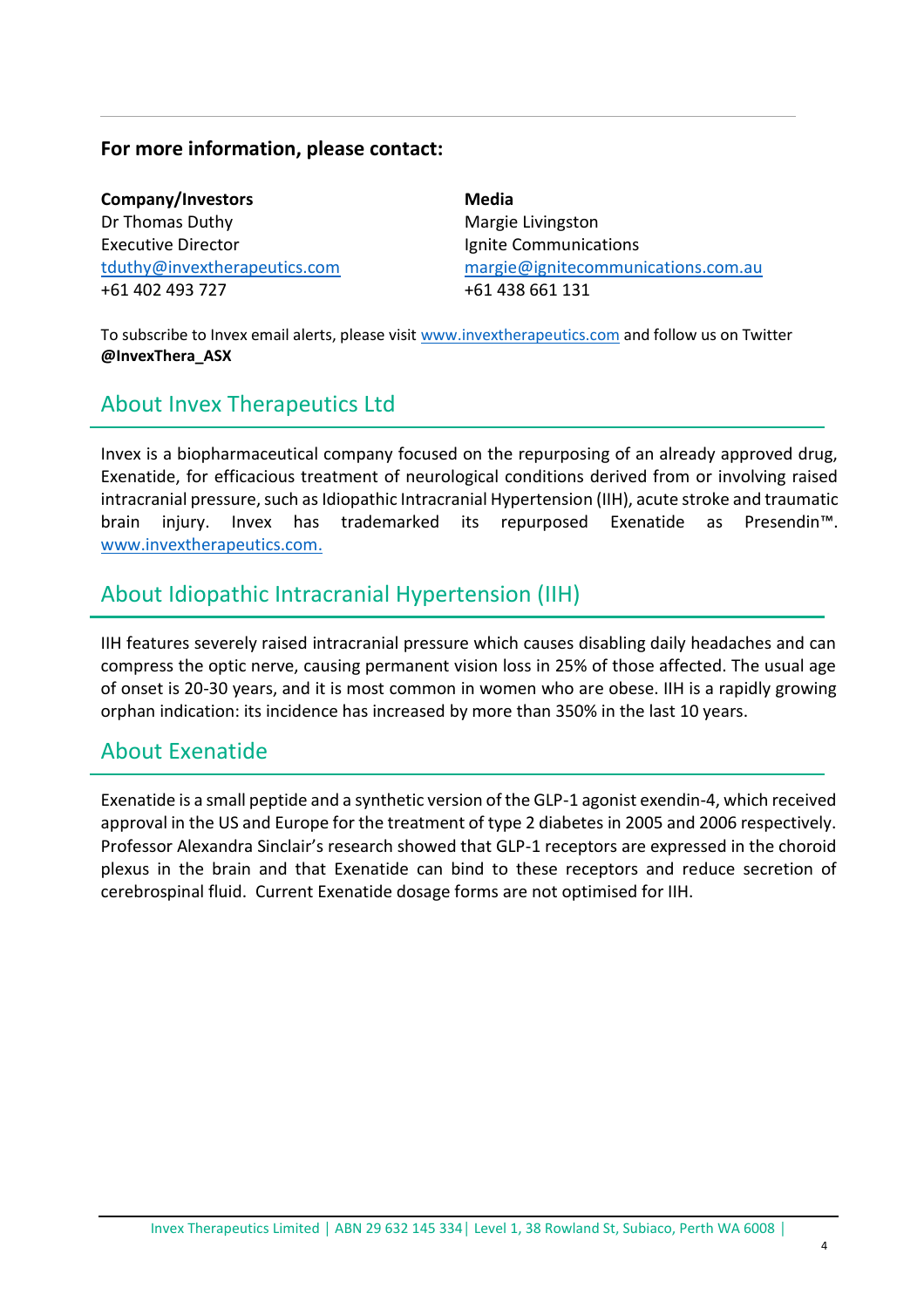# **Appendix 4C**

## **Quarterly cash flow report for entities subject to Listing Rule 4.7B**

|                                    | Name of entity                                      |                                   |                                       |
|------------------------------------|-----------------------------------------------------|-----------------------------------|---------------------------------------|
|                                    | <b>Invex Therapeutics Ltd</b>                       |                                   |                                       |
| <b>ABN</b>                         |                                                     | Quarter ended ("current quarter") |                                       |
| 29 632 145 334<br>31 December 2020 |                                                     |                                   |                                       |
|                                    | <b>Consolidated statement of cash flows</b>         | <b>Current quarter</b><br>\$A'000 | Year to date (6<br>months)<br>\$A'000 |
| 1.                                 | Cash flows from operating activities                |                                   |                                       |
| 1.1                                | Receipts from customers                             |                                   |                                       |
| 1.2                                | Payments for                                        |                                   |                                       |
|                                    | (a) research and development                        | (166)                             | (419)                                 |
|                                    | product manufacturing and operating<br>(b)<br>costs |                                   |                                       |
|                                    | advertising and marketing<br>(c)                    |                                   |                                       |
|                                    | leased assets<br>(d)                                |                                   |                                       |
|                                    | staff costs - R&D<br>(e)                            | (102)                             | (172)                                 |
|                                    | (f)<br>administration and corporate costs           | (142)                             | (335)                                 |
| 1.3                                | Dividends received (see note 3)                     |                                   |                                       |
| 1.4                                | Interest received                                   | 46                                | 114                                   |
| 1.5                                | Interest and other costs of finance paid            |                                   |                                       |
| 1.6                                | Income taxes paid                                   |                                   |                                       |
| 1.7                                | Government grants and tax incentives                |                                   |                                       |
| 1.8                                | Other (provide details if material)                 |                                   |                                       |
| 1.9                                | Net cash (used in) operating activities             | (364)                             | (812)                                 |

| 2.  |     | Cash flows from investing activities |
|-----|-----|--------------------------------------|
| 2.1 |     | Payments to acquire:                 |
|     | (a) | entities                             |
|     | (b) | businesses                           |
|     | (c) | property, plant and equipment        |
|     | (d) | investments                          |
|     | (e) | intellectual property                |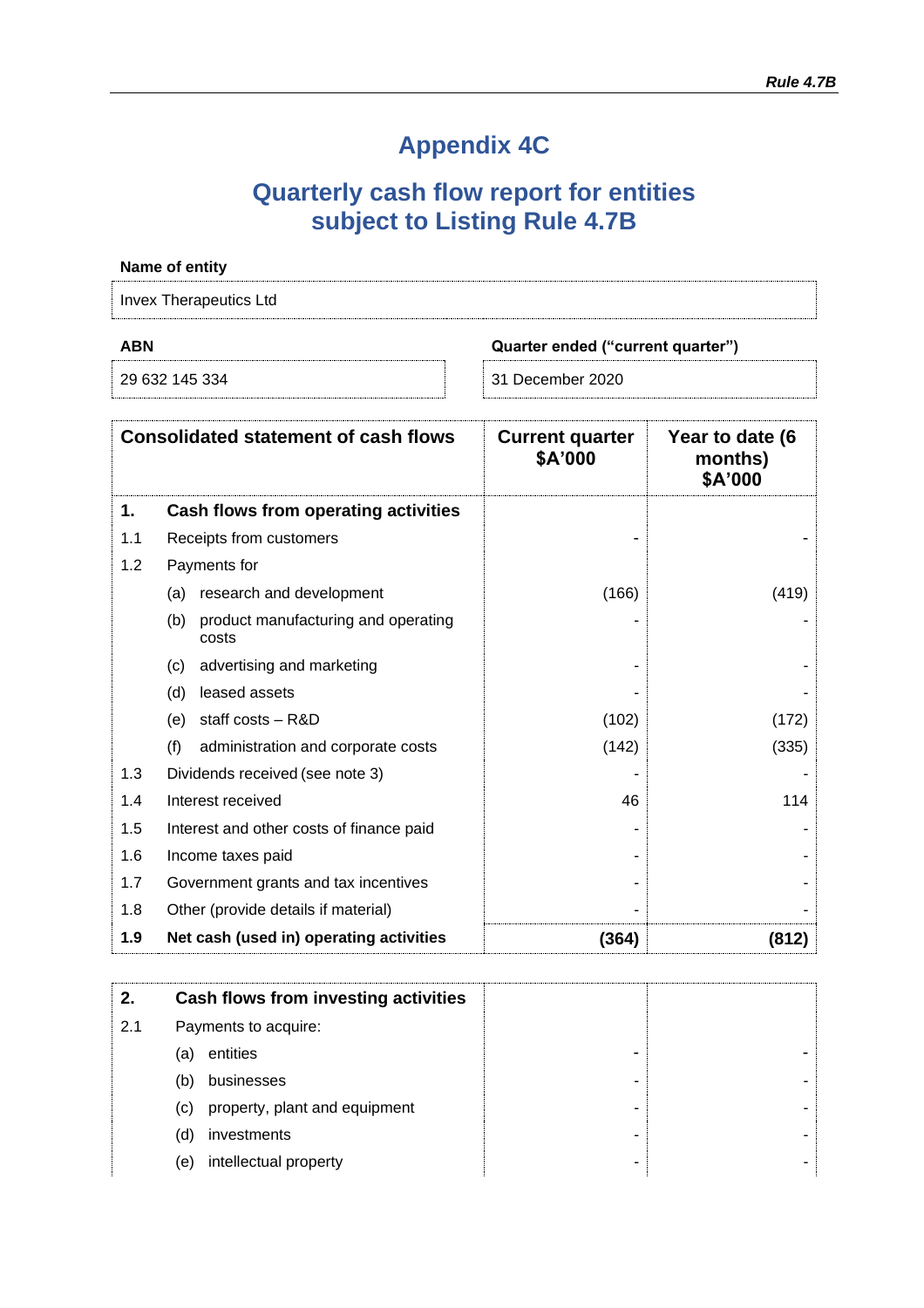| <b>Consolidated statement of cash flows</b> |                                                   | <b>Current quarter</b><br>\$A'000 | Year to date (6<br>months)<br>\$A'000 |
|---------------------------------------------|---------------------------------------------------|-----------------------------------|---------------------------------------|
|                                             | (f)<br>other non-current assets                   |                                   |                                       |
| $2.2\,$                                     | Proceeds from disposal of:                        |                                   |                                       |
|                                             | entities<br>(a)                                   |                                   |                                       |
|                                             | (b)<br>businesses                                 |                                   |                                       |
|                                             | (c)<br>property, plant and equipment              |                                   |                                       |
|                                             | (d)<br>investments                                |                                   |                                       |
|                                             | intellectual property<br>(e)                      |                                   |                                       |
|                                             | (f)<br>other non-current assets                   |                                   |                                       |
| 2.3                                         | Cash flows from loans to other entities           |                                   |                                       |
| 2.4                                         | Dividends received (see note 3)                   |                                   |                                       |
| 2.5                                         | Other (provide details if material)               |                                   |                                       |
| 2.6                                         | Net cash from / (used in) investing<br>activities |                                   |                                       |

| 3.   | <b>Cash flows from financing activities</b>                                                   |       |
|------|-----------------------------------------------------------------------------------------------|-------|
| 3.1  | Proceeds from issues of equity securities<br>(excluding convertible debt securities)          | 8,648 |
| 3.2  | Proceeds from issue of convertible debt<br>securities                                         |       |
| 3.3  | Proceeds from exercise of options                                                             |       |
| 3.4  | Transaction costs related to issues of<br>equity securities or convertible debt<br>securities | (554) |
| 3.5  | Proceeds from borrowings                                                                      |       |
| 3.6  | Repayment of borrowings                                                                       |       |
| 3.7  | Transaction costs related to loans and<br>borrowings                                          |       |
| 3.8  | Dividends paid                                                                                |       |
| 3.9  | Other.                                                                                        |       |
| 3.10 | Net cash from / (used in) financing<br>activities                                             |       |

|     | Net increase / (decrease) in cash and<br>cash equivalents for the period |        |        |
|-----|--------------------------------------------------------------------------|--------|--------|
| 4.1 | Cash and cash equivalents at beginning of<br>period                      | 33,946 | 26,300 |
| 4.2 | Net cash from / (used in) operating<br>activities (item 1.9 above)       | (364)  | (812)  |
| 4.3 | Net cash from / (used in) investing activities<br>(item 2.6 above)       |        |        |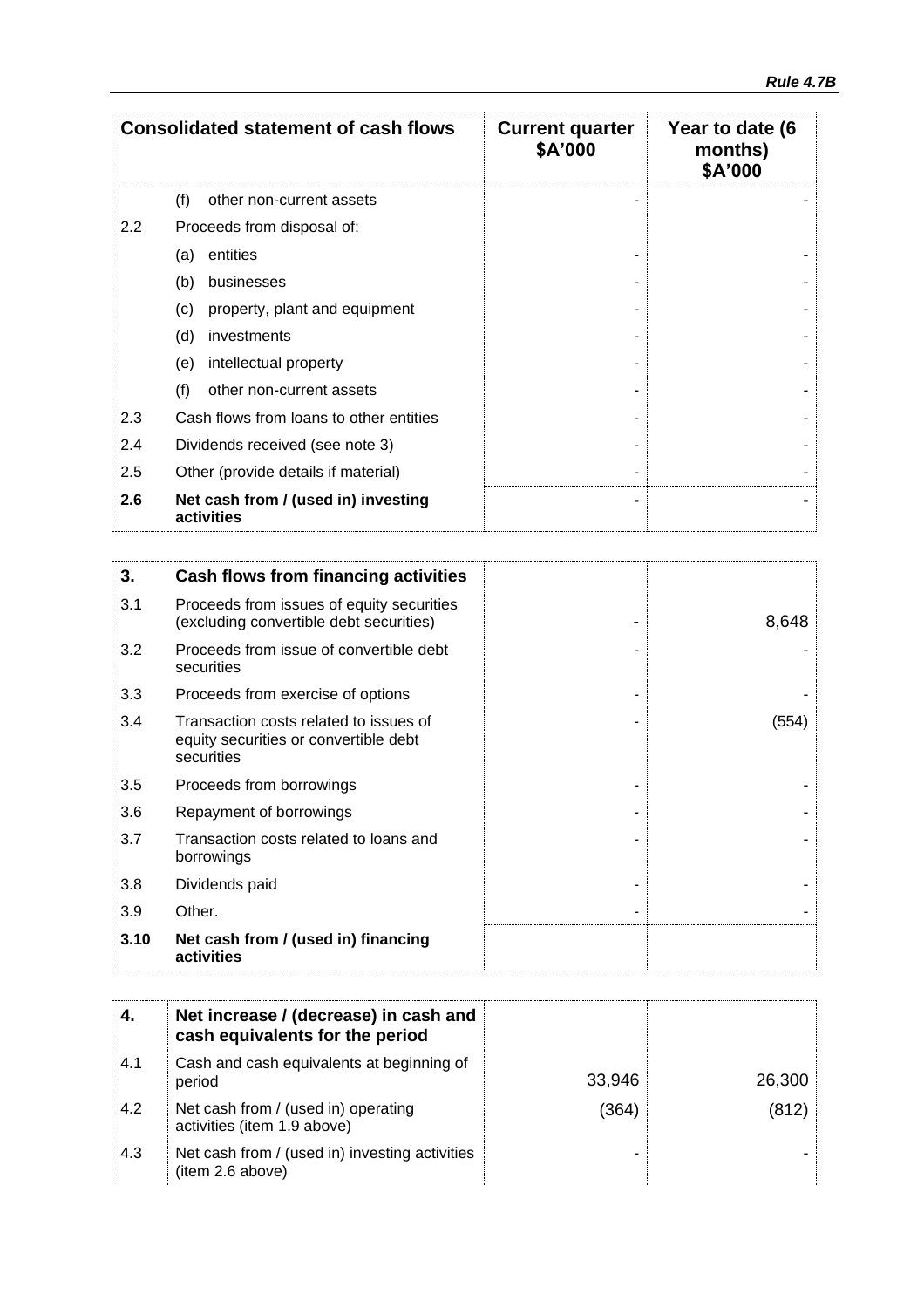| <b>Consolidated statement of cash flows</b> |                                                                     | <b>Current quarter</b><br>\$A'000 | Year to date (6<br>months)<br>\$A'000 |
|---------------------------------------------|---------------------------------------------------------------------|-----------------------------------|---------------------------------------|
| 4.4                                         | Net cash from / (used in) financing activities<br>(item 3.10 above) |                                   | 8.094                                 |
| 4.5                                         | Effect of movement in exchange rates on<br>cash held                |                                   |                                       |
| 4.6                                         | Cash and cash equivalents at end of<br>period                       | 33,582                            | 33,582                                |

| 5.  | Reconciliation of cash and cash<br>equivalents<br>at the end of the quarter (as shown in the<br>consolidated statement of cash flows) to the<br>related items in the accounts | <b>Current quarter</b><br>\$A'000 | <b>Previous quarter</b><br>\$A'000 |
|-----|-------------------------------------------------------------------------------------------------------------------------------------------------------------------------------|-----------------------------------|------------------------------------|
| 5.1 | <b>Bank balances</b>                                                                                                                                                          | 1.582                             | 1,946                              |
| 5.2 | Call deposits                                                                                                                                                                 | 32,000                            | 32,000                             |
| 5.3 | <b>Bank overdrafts</b>                                                                                                                                                        |                                   |                                    |
| 5.4 | Other (provide details)                                                                                                                                                       | -                                 |                                    |
| 5.5 | Cash and cash equivalents at end of<br>quarter (should equal item 4.6 above)                                                                                                  | 33,582                            | 33.946                             |

| 6. | Payments to related parties of the entity and their |
|----|-----------------------------------------------------|
|    | associates                                          |

6.1 Aggregate amount of payments to related parties and their

| <b>Current quarter</b><br>\$A'000 |  |
|-----------------------------------|--|
| 151                               |  |
|                                   |  |

associates included in item 1 6.2 Aggregate amount of payments to related parties and their associates included in item 2

Note: if any amounts are shown in items 6.1 or 6.2, your quarterly activity report must include a description of, and an explanation for, such payments

\$37,500 was paid to Prof. Alexander Sinclair for Executive director services.

\$12,500 was paid to David McAuliffe for Non-executive Director fees.

\$37,500 was paid to Warambi Ltd, a company controlled by Dr Jason Loveridge for R&D consultancy services and Directors fees.

\$31,250 was paid to Nemean Group Pty Ltd, a company which Dr Thomas Duthy is a director and shareholder for the provision of Executive director services.

\$32,500 was paid to Concept Biotech Pty Ltd, a company which David McAuliffe and Narelle Warren are directors and shareholders for the provision of accounting and company secretarial services.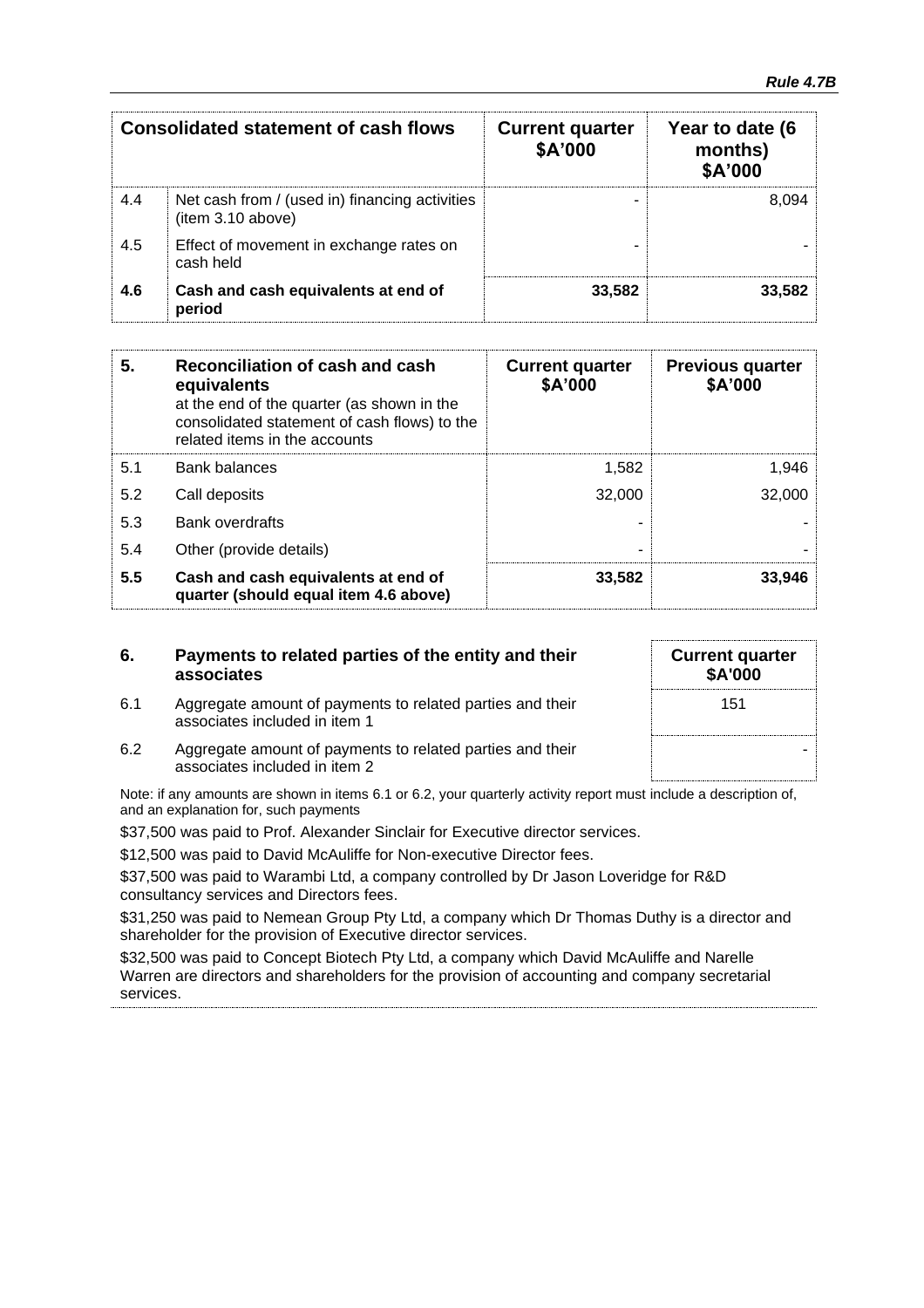### **7. Financing facilities** *Note: the term "facility' includes all forms of financing arrangements available to the entity. Add notes as necessary for an understanding of the sources of finance available to the entity.* 7.1 Loan facilities

- 7.2 Credit standby arrangements
- 7.3 Other (please specify)
- **7.4 Total financing facilities**

| <b>Total facility</b><br>amount at quarter<br>end<br>\$A'000 | Amount drawn at<br>quarter end<br>\$A'000 |
|--------------------------------------------------------------|-------------------------------------------|
|                                                              |                                           |
|                                                              |                                           |
|                                                              |                                           |
|                                                              |                                           |

#### 7.5 **Unused financing facilities available at quarter end** -

7.6 Include in the box below a description of each facility above, including the lender, interest rate, maturity date and whether it is secured or unsecured. If any additional financing facilities have been entered into or are proposed to be entered into after quarter end, include a note providing details of those facilities as well.

| 8.  | Estimated cash available for future operating activities                     | \$A'000 |
|-----|------------------------------------------------------------------------------|---------|
| 8.1 | Net cash from / (used in) operating activities (Item 1.9)                    | (364).  |
| 8.2 | Cash and cash equivalents at quarter end (Item 4.6)                          | 33,582  |
| 8.3 | Unused finance facilities available at quarter end (Item 7.5)                |         |
| 8.4 | Total available funding (Item $8.2 +$ Item $8.3$ )                           | 33.582  |
| 8.5 | Estimated quarters of funding available (Item 8.4 divided by<br>Item $8.1$ ) | 92      |

- 8.6 If Item 8.5 is less than 2 quarters, please provide answers to the following questions:
	- 1. Does the entity expect that it will continue to have the current level of net operating cash flows for the time being and, if not, why not?

Answer: 2. Has the entity taken any steps, or does it propose to take any steps, to raise further cash to fund its operations and, if so, what are those steps and how likely does it believe that they will be successful?

Answer:

3. Does the entity expect to be able to continue its operations and to meet its business objectives and, if so, on what basis?

Answer: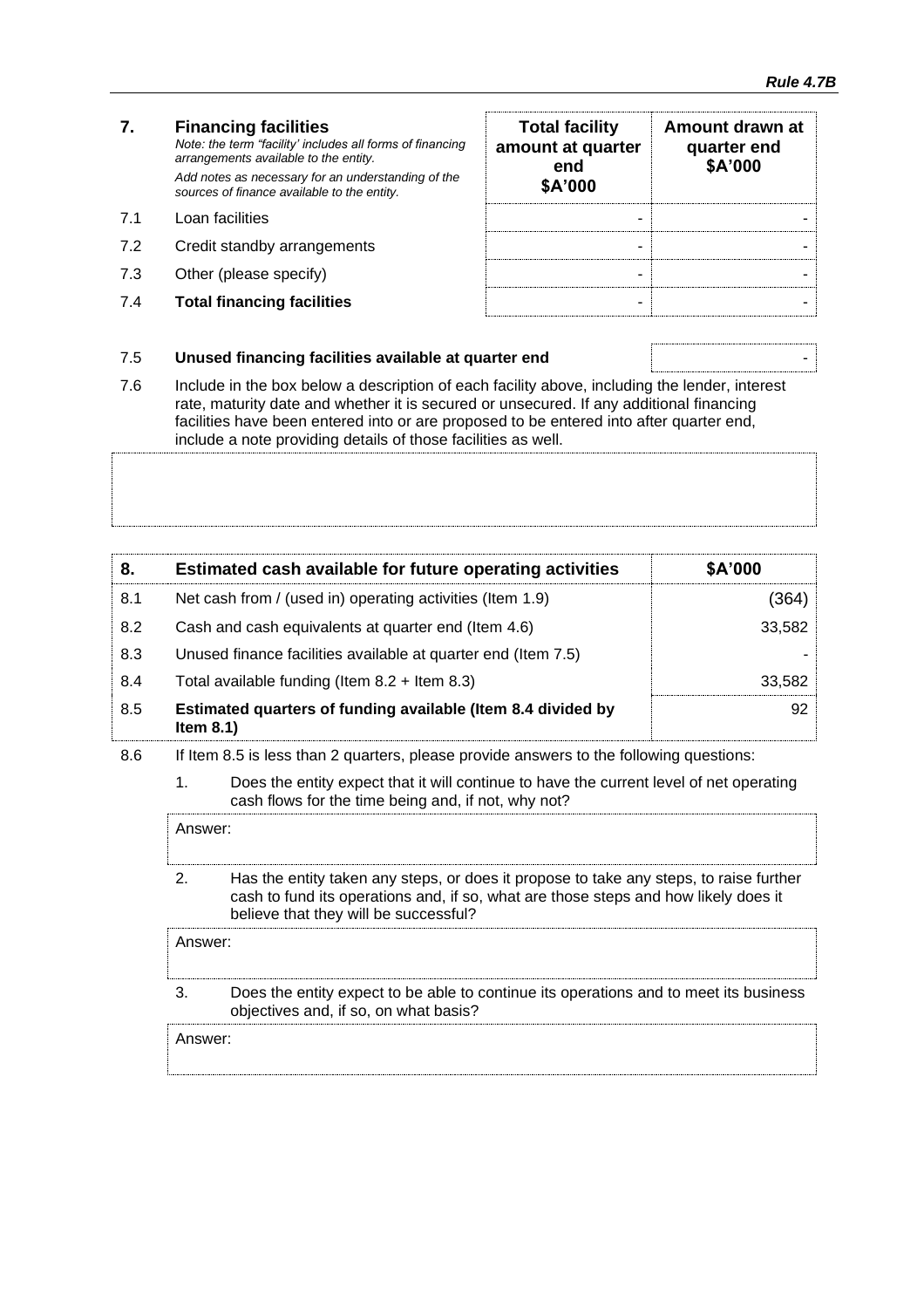#### **Compliance statement**

- 1 This statement has been prepared in accordance with accounting standards and policies which comply with Listing Rule 19.11A.
- 2 This statement gives a true and fair view of the matters disclosed.

Date: 11 January 2021

Authorised by: Narelle Warren (On behalf of the Board of Directors)

#### **Notes**

- 1. This quarterly cash flow report and the accompanying activity report provide a basis for informing the market about the entity's activities for the past quarter, how they have been financed and the effect this has had on its cash position. An entity that wishes to disclose additional information over and above the minimum required under the Listing Rules is encouraged to do so.
- 2. If this quarterly cash flow report has been prepared in accordance with Australian Accounting Standards, the definitions in, and provisions of, *AASB 107: Statement of Cash Flows* apply to this report. If this quarterly cash flow report has been prepared in accordance with other accounting standards agreed by ASX pursuant to Listing Rule 19.11A, the corresponding equivalent standard applies to this report.
- 3. Dividends received may be classified either as cash flows from operating activities or cash flows from investing activities, depending on the accounting policy of the entity.
- 4. If this report has been authorised for release to the market by your board of directors, you can insert here: "By the board". If it has been authorised for release to the market by a committee of your board of directors, you can insert here: "By the [*name of board committee* – *eg Audit and Risk Committee*]". If it has been authorised for release to the market by a disclosure committee, you can insert here: "By the Disclosure Committee".
- 5. If this report has been authorised for release to the market by your board of directors and you wish to hold yourself out as complying with recommendation 4.2 of the ASX Corporate Governance Council's *Corporate Governance Principles and Recommendations*, the board should have received a declaration from its CEO and CFO that, in their opinion, the financial records of the entity have been properly maintained, that this report complies with the appropriate accounting standards and gives a true and fair view of the cash flows of the entity, and that their opinion has been formed on the basis of a sound system of risk management and internal control which is operating effectively.